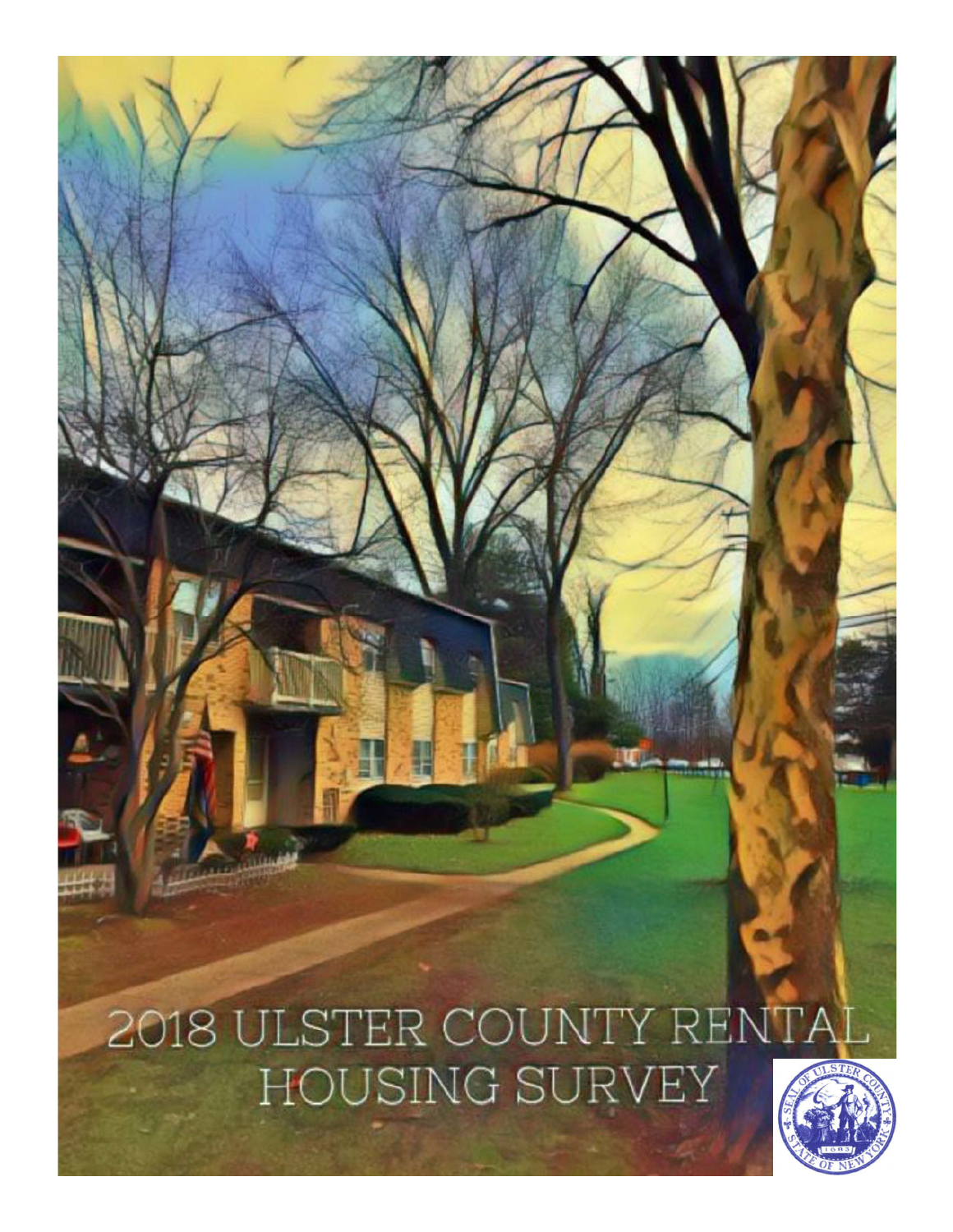# 2018 Ulster County Rental Housing Survey

**Thank you to all of our Ulster County apartment owners and managers for your participation in the survey. We could not do this without you!** 

**Ulster County Planning Department 244 Fair St. PO Box 1800 Kingston, NY 12402** 

**(845) 340-3340** 

**ulstercountyny.gov/planning** 

**April 2019** 

**Report prepared by Burt Samuelson** 

**Cover image by Gabriel Karcher State University of New York at New Paltz**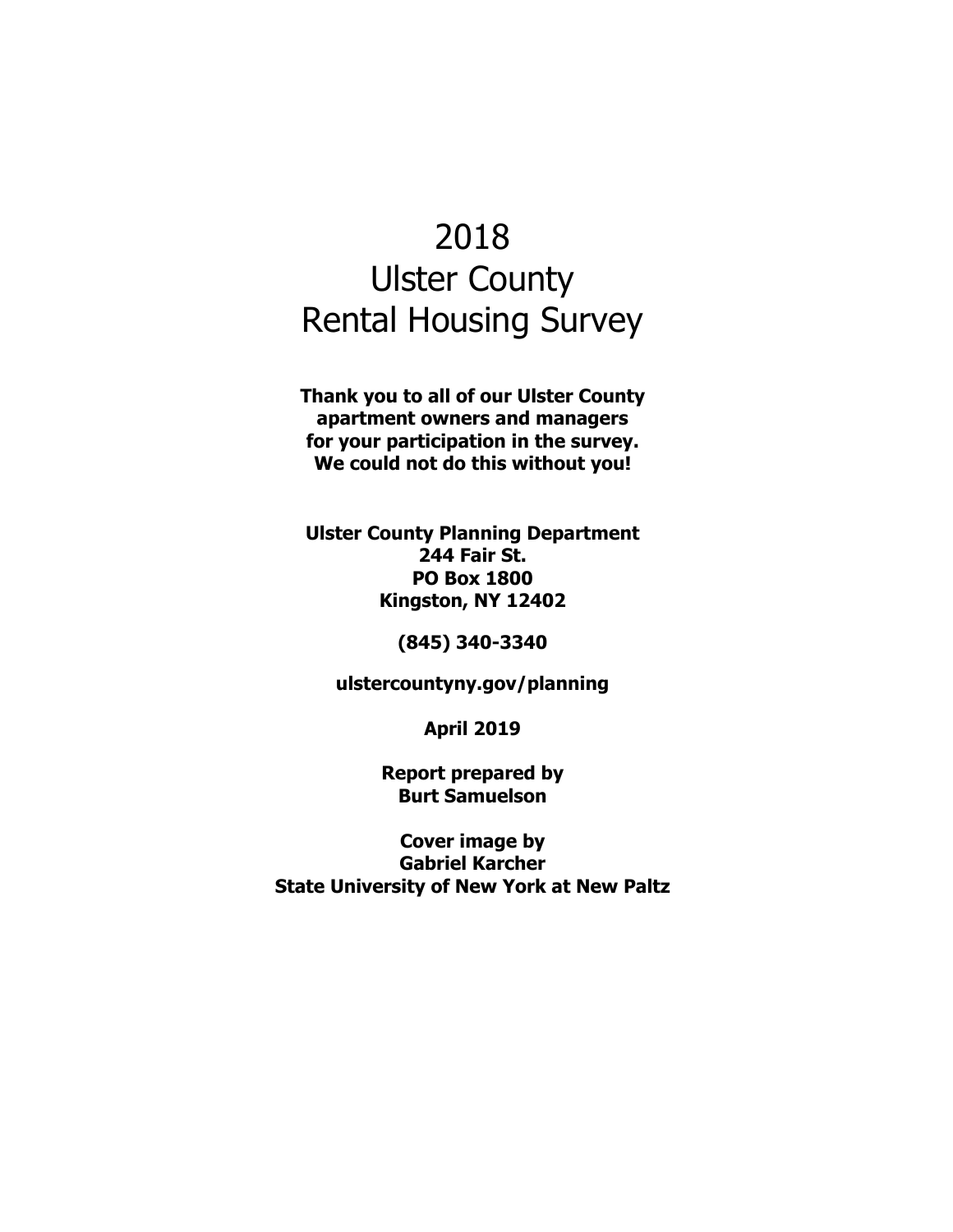### **Abstract**

- **The 2018 Rental Housing Survey was sent to 269 owners/managers. There were 116 responses for an overall response rate of 43.12%, representing 2,590 units.**
- **For Non-Subsidized Housing, the response rate was 37.18% with surveys completed for 87 properties in a sample of 234. A total of 981 units were part of the Survey from these 87 properties.**
- **For Subsidized Housing, the response rate was 82.86% with surveys completed for 29 properties in a sample of 35. These 29 properties have 1394 units.**
- **Average and Median rents of Non-Subsidized Housing for 2018 are:**

|  | Avg Studio \$ 736 (+3.2%) |  | Median Studio \$ 750 (0.0%) |
|--|---------------------------|--|-----------------------------|
|  | 1-BR \$ 933 $(-3.1\%)$    |  | $1-BR$ \$ 900 (0.0%)        |
|  | $2-BR$ \$1,198 $(+4.8\%)$ |  | $2-BR$ \$1,200 (+9.3%)      |
|  | $3-BR$ \$1,296 (-3.0%)    |  | $3-BR$ \$1,299 $(+1.9\%)$   |

**Percentage changes are relative to 2017 Average and Median rents.** 

- **Using the HUD definition of cost-burdened families i.e. housing expenses of 30% of household income or more, the yearly income required to support the Average Rent for Non-Subsidized Housing in 2018 without being a cost burdened is:** 
	- **Studio \$29,440 1-BR \$37,320 2-BR \$47,920 3-BR \$51,840**
- **The vacancy rate, as surveyed, for Non-Subsidized Housing for 2018 is 3.16% with 31 of 981 units vacant. The vacancy rate in 2017 was 2.65%.**
- **The Advertised Rental Housing sample for 2018 was 215 units. Taken together with the survey data, this report has data on 2,590 units.**
- **Average and Median rents of Advertised Rental Housing units for 2018 are:**

|  |  | Avg Studio \$ 794 (-2.0%)  |  |  | Median Studio \$ 750 (-6.3%) |
|--|--|----------------------------|--|--|------------------------------|
|  |  | 1-BR \$ 908 $(+2.1\%)$     |  |  | 1-BR \$ 900 $(+0.6\%)$       |
|  |  | $2-BR$ \$ 1,176 $(+6.2\%)$ |  |  | $2-BR$ \$ 1,150 $(+4.5\%)$   |
|  |  | $3-BR$ \$ 1,443 (+7.0%)    |  |  | $3-BR$ \$ 1,400 $(+6.6\%)$   |

**Percentage changes are relative to 2017 average rents for Advertised Housing.** 

- **The response rate for Non-Subsidized Housing was higher than in previous years. However, the total number of rental units was lower than usual. This is attributed to smaller properties composing a bigger share of 2018 Rental Housing Survey respondents than seen in prior surveys.**
- **This report introduces a new section on utilities for Non-Subsidized Housing. Because each survey samples a different set of market-rate properties, the data collected on utilities will vary from year to year. When possible, comparisons from one year to the next are presented in this section.**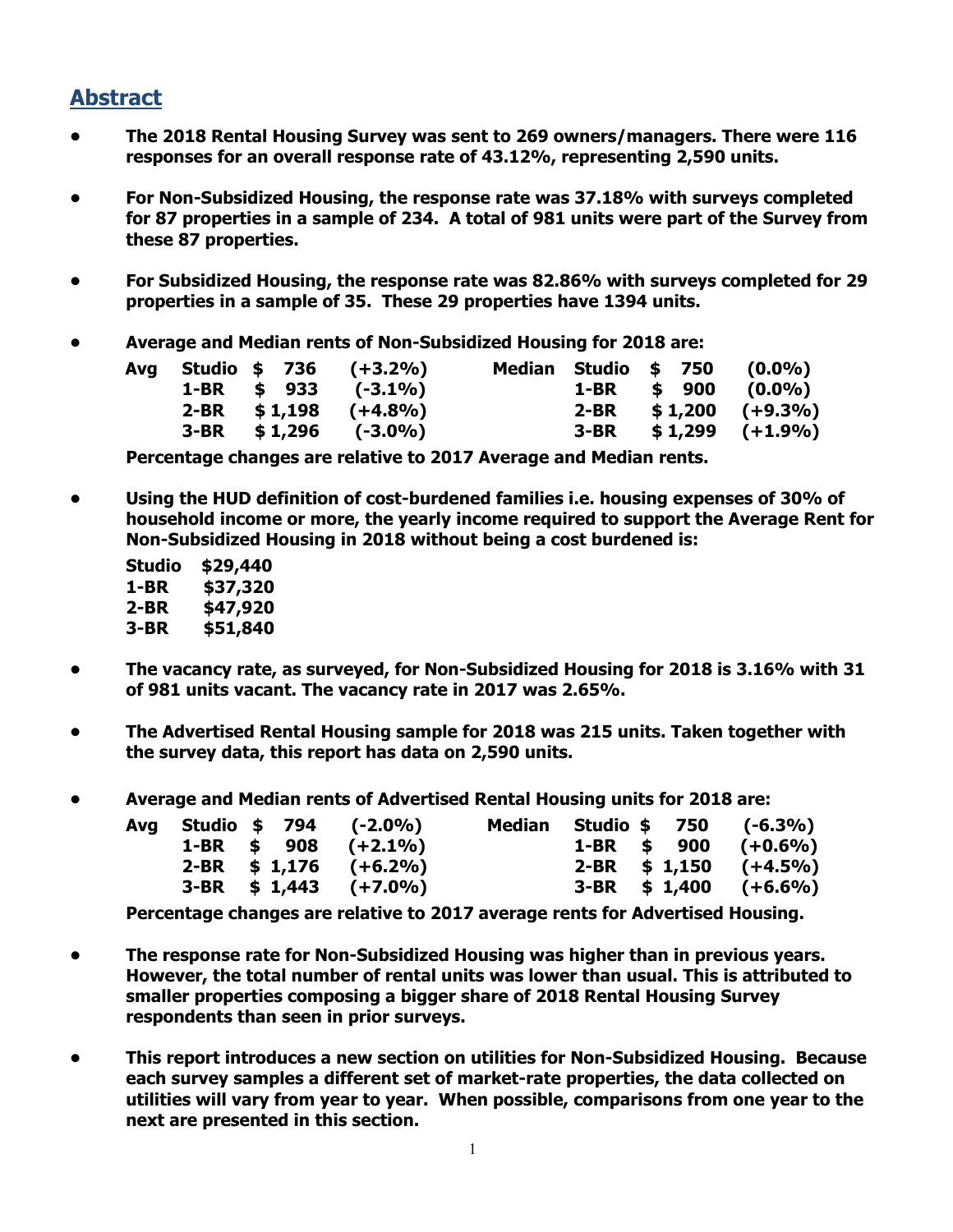#### **Introduction**

This report presents statistics derived from the 2018 Rental Housing Survey undertaken by the Ulster County Planning Department. More than a quarter of our county's population lives in rental housing. The 2010 U.S. Decennial Census had 48,189 or 26.4% of the County's population living in rental housing. This report presents fundamental information about the County's rental housing market. It includes information on supply, cost and affordability. Three categories of housing units are included: **Non-Subsidized Housing, Advertised Rental Housing and Subsidized Housing.** 

#### **Methodology**

**Non-Subsidized Housing** information is derived from responses to the Ulster County Rental Housing Survey Questionnaire. The questionnaire asks for the following information:

- Number of units by size  $(#$  bedrooms)
- Monthly rent for each apartment size
- Utilities included in the rent
- Number of vacancies in each
- If waiting list was kept and if not, why?
- Number/type of units set aside for seniors/disabled

The number of questionnaires sent has varied each year as the survey evolved. It began with 32 and grew to as many as 354 in 2015. For the 2018 Survey, 234 questionnaires for market-rate rentals were sent to landlords or property managers who could complete these questionnaires or have Ulster County Planning Department staff complete them using information submitted via phone or email.

Attention has been paid to receive responses from municipalities that have been under-represented in previous years. Our goal is to correlate the percentage of units in the survey sample for each municipality with the corresponding percentage of actual rental units to make the survey a true representative sample for the entire county. As we are dependent on the voluntary cooperation of our landlords and property managers, it doesn't always come out perfectly. In addition, the Survey has consistently reached out to major housing complexes in each municipality.

For 2018, the overall response rate was 43.12%, with 116 properties responding out of a sample size of 269 and higher than the 2017 response rate of 38.67%. The sample size in 2017 was smaller at 256, with 99 properties responding to the Rental Housing Survey.

**RUPCO's Rent Reasonableness Comparison Log** supplies data for the Advertised Rental Housing portion of this report. The **Kingston Times (Almanac Weekly)** and **Craigslist** are also major sources of data on Advertised Rental Housing. The Rent Reasonable Comparison Log provides the following information for each rental unit:

- Building type (1-Family, Mobile Home, Apt.)
- Number of bedrooms
- Rental amount
- Inventory of utilities included in the rent
- Location
- Phone number of contact person
- Date available
- Source (ad, phone call)

Ulster County Planning Department staff collected data from various print and online resources. See page 9 for more details. All data were screened for duplicates.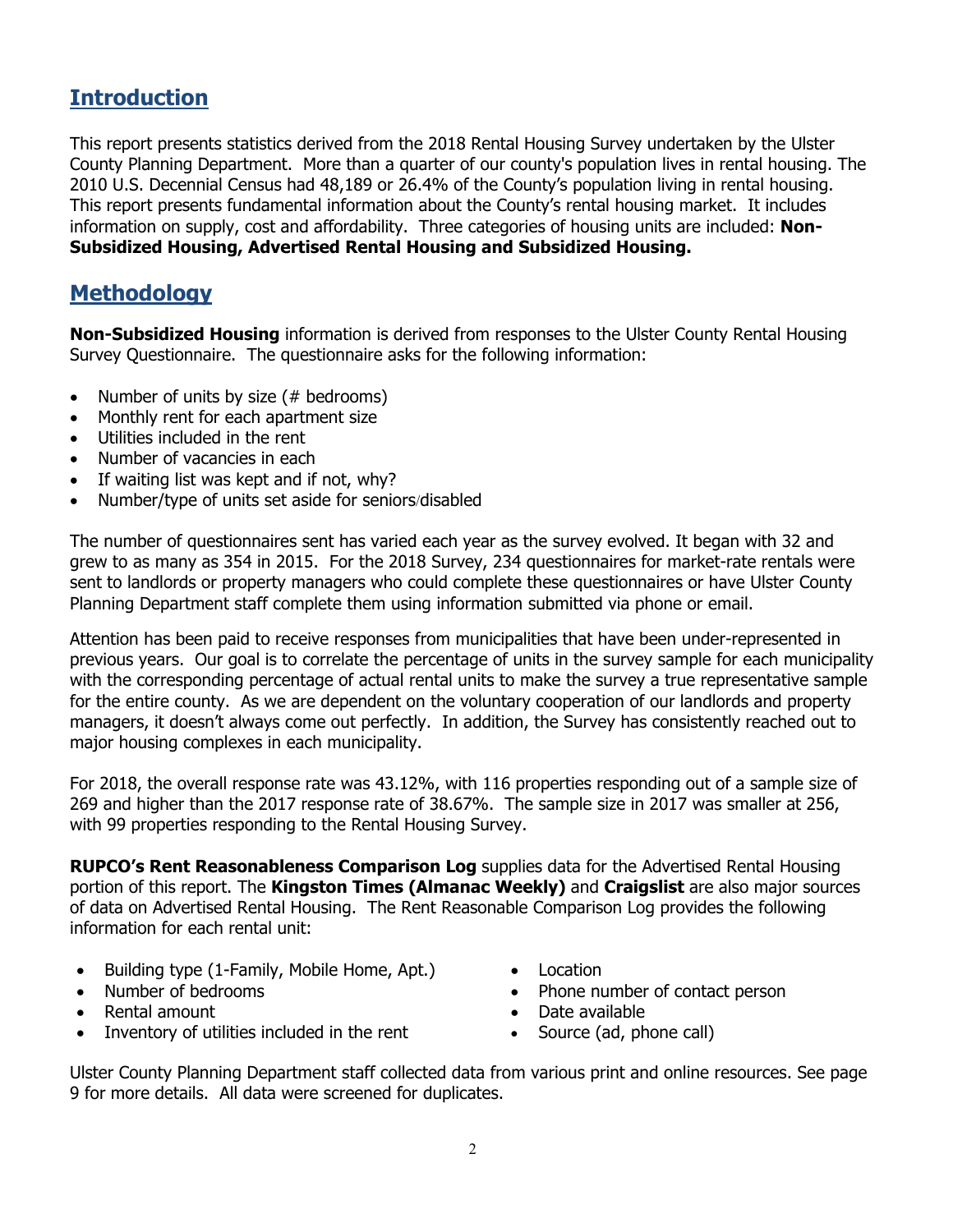**Subsidized Housing** data originates from responses to the Ulster County Housing Survey Questionnaire and/or phone inquiries to update vacancy and waiting list data. Subsidized housing providers are asked to provide the same information as the Non-Subsidized Housing Questionnaire with some modification. As rental amounts for subsidized units are predicated on subsidy regulations, rental amounts were not obtained. Instead, subsidized housing providers were asked "How is rent calculated?" and "What are the income limits, if any?" Additional information requested of subsidized housing providers was:

- Target populations served (seniors, disabled, homeless, single parent)
- If waiting lists were kept because there was enough demand

## **Who Rents in Ulster County?**

According to **American Community Survey 2013 – 2017 Five Year Estimates,** renters in Ulster County comprise many different household types. The following table illustrates the numbers and types of households of Ulster County renters.

| <b>Renter Occupied Units</b><br>by Household Type<br>American Community Survey 2013-2017 Five Year Estimates |        |  |                              |        |  |  |  |  |  |  |
|--------------------------------------------------------------------------------------------------------------|--------|--|------------------------------|--------|--|--|--|--|--|--|
| <b>Family households</b>                                                                                     | 9,397  |  | <b>Non-family households</b> | 11,922 |  |  |  |  |  |  |
| <b>Married-couple family</b>                                                                                 | 4,616  |  | Householder living alone     | 9,255  |  |  |  |  |  |  |
| Hholder age 15 - 34                                                                                          | 1,548  |  | Hholder age 15 - 34          | 1,985  |  |  |  |  |  |  |
| Hholder age 35 - 64                                                                                          | 2,420  |  | Hholder age 35 - 64          | 4,154  |  |  |  |  |  |  |
| Hholder age 65 +                                                                                             | 648    |  | Hholder age 65 +             | 3,116  |  |  |  |  |  |  |
| Male hholder, no wife present                                                                                | 1,401  |  | Householder not living alone | 2,667  |  |  |  |  |  |  |
| Hholder age 15 - 34                                                                                          | 551    |  | Hholder age 15 - 34          | 1,686  |  |  |  |  |  |  |
| Hholder age 35 - 64                                                                                          | 734    |  | Hholder age 35 - 64          | 730    |  |  |  |  |  |  |
| Hholder age 65 +                                                                                             | 116    |  | Hholder age 65 +             | 251    |  |  |  |  |  |  |
| Fem. hholder, no husb. present                                                                               | 3,380  |  |                              |        |  |  |  |  |  |  |
| Hholder age 15 - 34                                                                                          | 985    |  |                              |        |  |  |  |  |  |  |
| Hholder age 35 - 64                                                                                          | 2,130  |  |                              |        |  |  |  |  |  |  |
| Hholder age 65 +                                                                                             | 265    |  |                              |        |  |  |  |  |  |  |
|                                                                                                              | 21,319 |  |                              |        |  |  |  |  |  |  |
| <b>Total Ulster County Renter Households</b><br><b>Total Ulster County Renter Persons</b><br>46,249          |        |  |                              |        |  |  |  |  |  |  |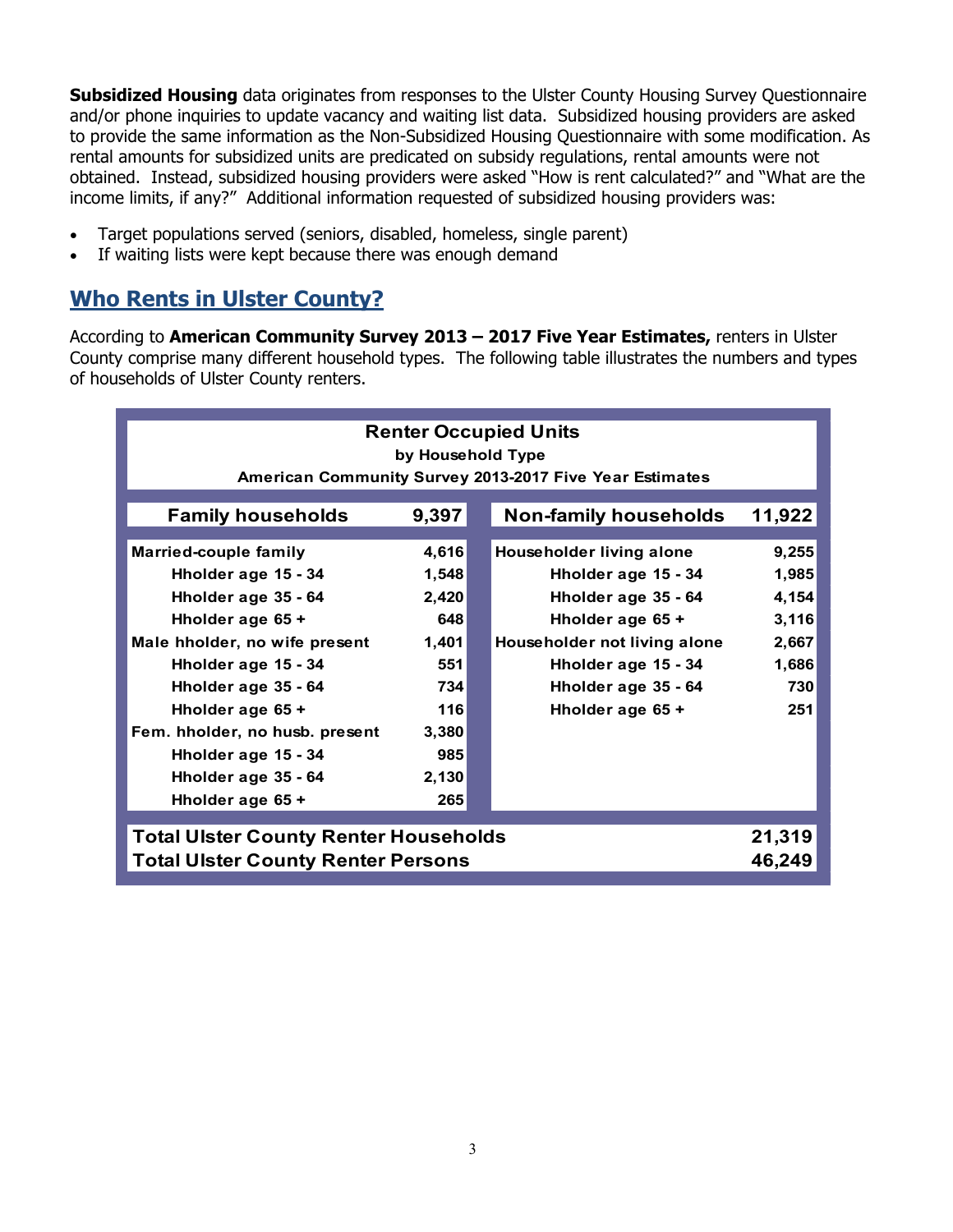# **Census Data**

The chart below compares 2010 Census rental housing data with the 2018 Rental Survey sample.

| 2010 Census Rental - 2018 Survey Sample Comparison<br>by Municipality |  |                |                    |                    |                |  |                |                |                           |              |              |  |
|-----------------------------------------------------------------------|--|----------------|--------------------|--------------------|----------------|--|----------------|----------------|---------------------------|--------------|--------------|--|
|                                                                       |  |                | <b>Census Data</b> |                    |                |  |                |                | <b>Rental Survey Data</b> |              |              |  |
| <b>Municipality</b>                                                   |  | <b>Housing</b> | Rental             | % Rentals % County |                |  | Non-S.         | Advtsd.        | Subs.                     | <b>Total</b> | %Survey      |  |
|                                                                       |  | <b>Units</b>   | <b>Units</b>       | in Muni.           | <b>Rentals</b> |  | <b>Units</b>   | Units          | <b>Units</b>              | in Survey    | <b>Units</b> |  |
| <b>Ellenville</b>                                                     |  |                | 914                |                    | 4.0%           |  | 60             |                | 142                       |              | 8.2%         |  |
|                                                                       |  | 1,845          |                    | 49.5%              |                |  |                | 10             |                           | 212          |              |  |
| Denning                                                               |  | 531            | 64                 | 12.1%              | 0.3%           |  |                |                |                           |              |              |  |
| <b>Esopus</b>                                                         |  | 3.969          | 1,031              | 26.0%              | 4.5%           |  | 8              | 6              |                           | 14           | 0.5%         |  |
| Gardiner                                                              |  | 2.610          | 534                | 20.5%              | 2.3%           |  | 24             | 4              |                           | 28           | 1.1%         |  |
| Hardenburgh                                                           |  | 344            | 31                 | 9.0%               | 0.1%           |  |                |                |                           |              |              |  |
| Hurley                                                                |  | 3.069          | 399                | 13.0%              | 1.7%           |  |                | 4              |                           | 4            | 0.2%         |  |
| Kingston (C)                                                          |  | 11.147         | 5.897              | 52.9%              | 25.8%          |  | 343            | 43             | 812                       | 1,198        | 46.3%        |  |
| Kingston (T)                                                          |  | 432            | 60                 | 13.9%              | 0.3%           |  |                |                |                           | 0            |              |  |
| Lloyd                                                                 |  | 4.419          | 1.362              | 30.8%              | 6.0%           |  | 64             | 21             | 51                        | 136          | 5.3%         |  |
| <b>Marbletown</b>                                                     |  | 2.989          | 482                | 16.1%              | 2.1%           |  | 9              | 5              |                           | 14           | 0.5%         |  |
| Marlborough                                                           |  | 3.644          | 1,084              | 29.7%              | 4.7%           |  | 33             | 15             | 113                       | 161          | 6.2%         |  |
| <b>New Paltz</b>                                                      |  | 6,828          | 3,399              | 49.8%              | 14.9%          |  | 109            | 28             | 24                        | 161          | 6.2%         |  |
| Olive                                                                 |  | 2,498          | 423                | 16.9%              | 1.9%           |  | 6              | 3              | 19                        | 28           | 1.1%         |  |
| <b>Plattekill</b>                                                     |  | 4,242          | 1,174              | 27.7%              | 5.1%           |  | 69             | 9              |                           | 78           | 3.0%         |  |
| <b>Rochester</b>                                                      |  | 4,019          | 707                | 17.6%              | 3.1%           |  | $\overline{7}$ | 4              | 9                         | 20           | 0.8%         |  |
| <b>Rosendale</b>                                                      |  | 2,897          | 742                | 25.6%              | 3.2%           |  | 21             | 6              | 40                        | 67           | 2.6%         |  |
| <b>Saugerties</b>                                                     |  | 11,108         | 3,748              | 33.7%              | 16.4%          |  | 86             | 19             | 160                       | 265          | 10.2%        |  |
| <b>Shandaken</b>                                                      |  | 2,776          | 519                | 18.7%              | 2.3%           |  | 9              | $\overline{7}$ | 24                        | 40           | 1.5%         |  |
| Shawangunk                                                            |  | 4,333          | 883                | 20.4%              | 3.9%           |  | 8              |                |                           | 8            | 0.3%         |  |
| <b>Ulster</b>                                                         |  | 5,368          | 1,574              | 29.3%              | 6.9%           |  | 87             | 5              |                           | 92           | 3.6%         |  |
| Wawarsing                                                             |  | 6,211          | 1,871              | 30.1%              | 8.2%           |  |                | 8              |                           | 8            | 0.3%         |  |
| Woodstock                                                             |  | 4,157          | 793                | 19.1%              | 3.5%           |  | 38             | 18             |                           | 56           | 2.2%         |  |
| <b>Total</b>                                                          |  | 89,436         | 27,691             | 29.4%              | 100%           |  | 981            | 215            | 1394                      | 2.590        | 100%         |  |

Municipalities with the highest number of rental units in the Survey are the City of Kingston, Saugerties (town and village) with Marlborough and New Paltz (town and village) tied for third.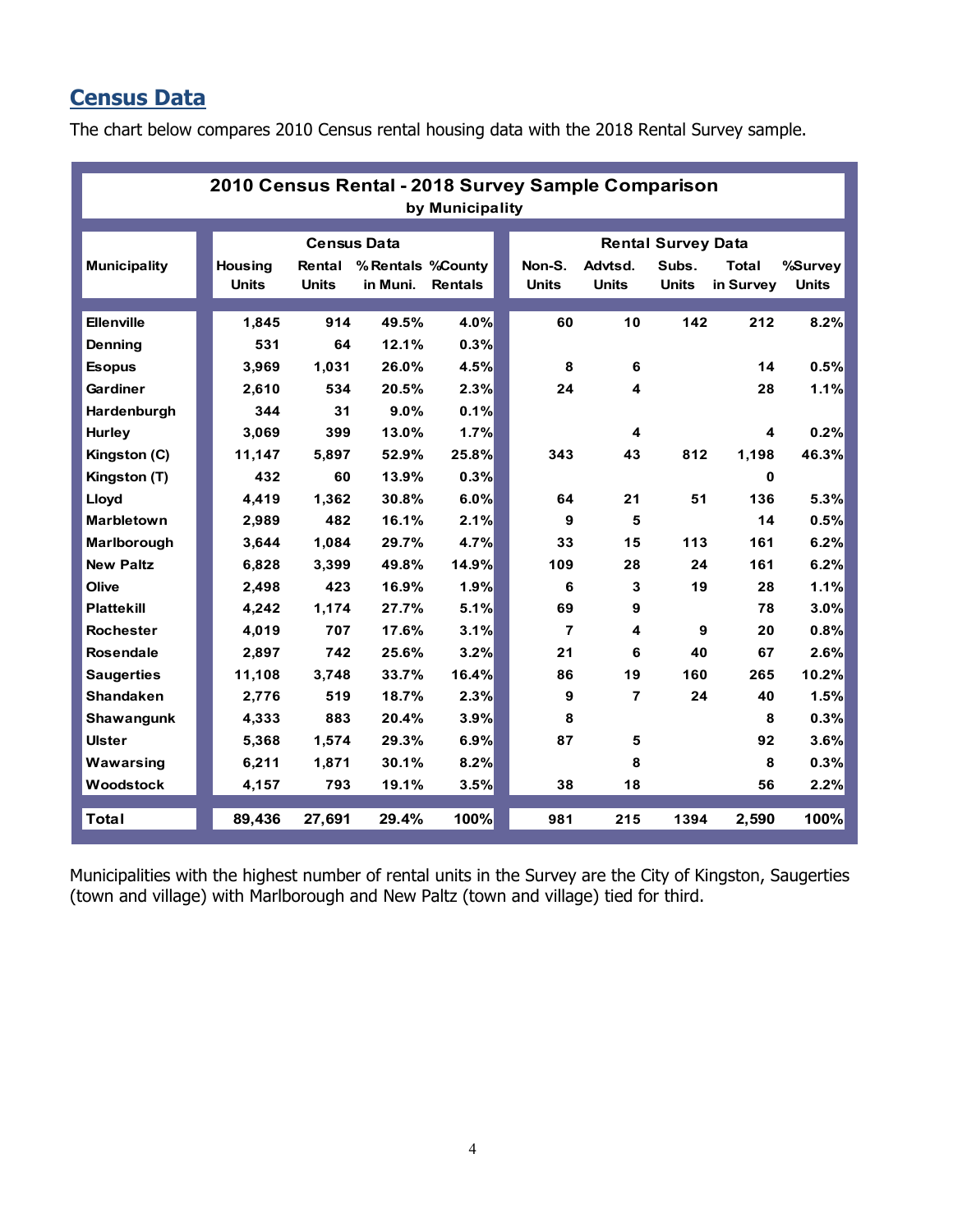#### **Non-Subsidized Housing**

**Non-Subsidized Housing** units are rental housing units, regardless of the number of units in the structure, which do not have rental rates based on income eligibility.

|                     | <b>2018 Non-Subsidized Apartments</b><br><b>Sample by Municipality / Unit Size</b> |                |              |       |              |  |  |  |  |  |  |  |
|---------------------|------------------------------------------------------------------------------------|----------------|--------------|-------|--------------|--|--|--|--|--|--|--|
| <b>Municipality</b> | <b>Total Units</b>                                                                 | <b>Studio</b>  | 1 BR         | 2 BR  | 3 BR         |  |  |  |  |  |  |  |
| <b>Ellenville</b>   | 60                                                                                 |                | 22           | 25    | 13           |  |  |  |  |  |  |  |
| <b>Esopus</b>       | 8                                                                                  |                | 6            | 2     |              |  |  |  |  |  |  |  |
| Gardiner            | 24                                                                                 |                | 21           | 3     |              |  |  |  |  |  |  |  |
| <b>Hurley</b>       | 0                                                                                  |                |              |       |              |  |  |  |  |  |  |  |
| Kingston (C)        | 343                                                                                | 14             | 145          | 178   | 6            |  |  |  |  |  |  |  |
| Lloyd               | 64                                                                                 | 10             | 12           | 30    | 12           |  |  |  |  |  |  |  |
| <b>Marbletown</b>   | 9                                                                                  |                | 6            | 3     |              |  |  |  |  |  |  |  |
| Marlborough         | 33                                                                                 | 1              | 13           | 19    |              |  |  |  |  |  |  |  |
| <b>New Paltz</b>    | 109                                                                                | 5              | 32           | 69    | 3            |  |  |  |  |  |  |  |
| Olive               | 6                                                                                  | $\overline{2}$ | $\mathbf{2}$ |       | $\mathbf{2}$ |  |  |  |  |  |  |  |
| <b>Plattekill</b>   | 69                                                                                 | $\overline{2}$ | 21           | 44    | $\mathbf{2}$ |  |  |  |  |  |  |  |
| <b>Rochester</b>    | 7                                                                                  |                | 6            | 1     |              |  |  |  |  |  |  |  |
| <b>Rosendale</b>    | 21                                                                                 | $\mathbf{2}$   | 12           | 5     | 2            |  |  |  |  |  |  |  |
| <b>Saugerties</b>   | 86                                                                                 | 18             | 35           | 32    | 1            |  |  |  |  |  |  |  |
| <b>Shandaken</b>    | 9                                                                                  |                | 5            | 4     |              |  |  |  |  |  |  |  |
| Shawangunk          | 8                                                                                  |                | $\mathbf{2}$ | 6     |              |  |  |  |  |  |  |  |
| <b>Ulster</b>       | 87                                                                                 | 3              | 39           | 29    | 16           |  |  |  |  |  |  |  |
| Wawarsing           | 0                                                                                  |                |              |       |              |  |  |  |  |  |  |  |
| <b>Woodstock</b>    | 38                                                                                 | 12             | 23           | 3     |              |  |  |  |  |  |  |  |
| <b>Total</b>        |                                                                                    |                |              |       |              |  |  |  |  |  |  |  |
|                     | 981                                                                                | 69             | 402          | 453   | 57           |  |  |  |  |  |  |  |
| % of Total          |                                                                                    | 7.0%           | 41.0%        | 46.2% | 5.8%         |  |  |  |  |  |  |  |

About 87% of the non-subsidized units in the 2018 Survey have one or two bedrooms. This is an increase from last year when it was about 84%. At 7.0%, the percentage of studios is the highest since 2000. At 5.8%, the percentage of three-bedroom units decreased in the 2018 Survey to a level closer to those seen in prior surveys.

Survey data wasn't received from Hurley and Wawarsing.

The response rate for nonsubsidized housing was 37.18%. There were 87 questionnaires completed for properties whose landlords or property managers supplied data for the Survey. This is out of 234 properties that received a questionnaire.

| <b>Non-Subsidized Apartments</b><br>2018 Average and Median Rent by Municipality / Unit Size |                           |                |                   |                |                   |  |                                                    |                      |                            |  |                                                      |                                                        |          |                             |                               |
|----------------------------------------------------------------------------------------------|---------------------------|----------------|-------------------|----------------|-------------------|--|----------------------------------------------------|----------------------|----------------------------|--|------------------------------------------------------|--------------------------------------------------------|----------|-----------------------------|-------------------------------|
| <b>Municipality</b>                                                                          | # Units                   |                | Avg               | <b>Studios</b> | <b>Median</b>     |  | Avg                                                | <u>1 BR</u>          | Median                     |  | Avg                                                  | 2 BR<br>Median                                         |          | Avg                         | 3 BR<br>Median                |
| <b>Ellenville</b><br><b>Esopus</b><br>Gardiner<br><b>Hurley</b><br>Kingston (C)              | 60<br>8<br>24<br>0<br>343 | \$             | 830               | \$             | 760               |  | \$<br>850<br>\$<br>775<br>\$<br>824<br>\$<br>1,035 | \$<br>\$<br>\$<br>\$ | 850<br>775<br>775<br>900   |  | \$<br>979<br>\$<br>950<br>1,093<br>\$<br>\$1,232     | \$<br>1,000<br>950<br>\$<br>\$<br>1,000<br>1,200<br>\$ |          | \$1,358                     | 1,400<br>\$                   |
| Lloyd<br><b>Marbletown</b><br>Marlborough                                                    | 64<br>9<br>33             | \$<br>\$       | 630<br>700        | \$<br>\$       | 625<br>700        |  | 883<br>S<br>735<br>\$<br>783<br>\$                 | S<br>S<br>\$         | 900<br>735<br>850          |  | 1,190<br>\$<br>950<br>\$<br>1,525<br>\$              | 1,238<br>\$<br>950<br>\$<br>1,525<br>\$                |          | \$1,400                     | \$<br>1,400                   |
| <b>New Paltz</b><br>Olive<br><b>Plattekill</b><br><b>Rochester</b>                           | 109<br>6<br>69<br>7       | \$<br>\$<br>\$ | 770<br>800<br>763 | \$<br>\$<br>\$ | 800<br>800<br>763 |  | \$<br>1,112<br>800<br>\$<br>912<br>\$<br>700<br>\$ | S<br>\$<br>\$<br>\$  | 1,135<br>800<br>850<br>700 |  | 1,296<br>\$<br>\$<br>1,148<br>750<br>\$              | \$1,370<br>\$<br>1,200<br>750<br>\$                    | \$       | \$1,542<br>1,025<br>\$1,350 | \$1,500<br>\$1,025<br>\$1,350 |
| <b>Rosendale</b><br><b>Saugerties</b><br><b>Shandaken</b><br>Shawangunk                      | 21<br>86<br>9<br>8        | \$<br>\$       | 585<br>694        | \$<br>\$       | 585<br>750        |  | \$<br>928<br>\$<br>791<br>\$<br>738<br>\$<br>863   | \$<br>S<br>\$<br>\$  | 933<br>788<br>685<br>863   |  | 1,170<br>\$<br>980<br>\$<br>938<br>\$<br>1,008<br>\$ | \$<br>1,200<br>950<br>S<br>938<br>\$<br>950<br>S       | \$<br>\$ | 1,100<br>815                | 1,100<br>\$<br>815<br>\$      |
| <b>Ulster</b><br>Wawarsing<br>Woodstock                                                      | 87<br>0<br>38             | \$<br>\$       | 660<br>797        | -\$<br>\$      | 590<br>800        |  | \$<br>863<br>\$<br>898                             | S<br>\$              | 899<br>900                 |  | 1,209<br>\$<br>\$<br>1,013                           | \$<br>1,225<br>\$1,050                                 |          | \$1,327                     | \$1,299                       |
| <b>Ulster County</b>                                                                         | 981                       | \$             | 736               | \$             | 750               |  | \$<br>933                                          | \$                   | 900                        |  | \$1,198                                              | \$1,200                                                |          | \$1,296                     | \$<br>1,299                   |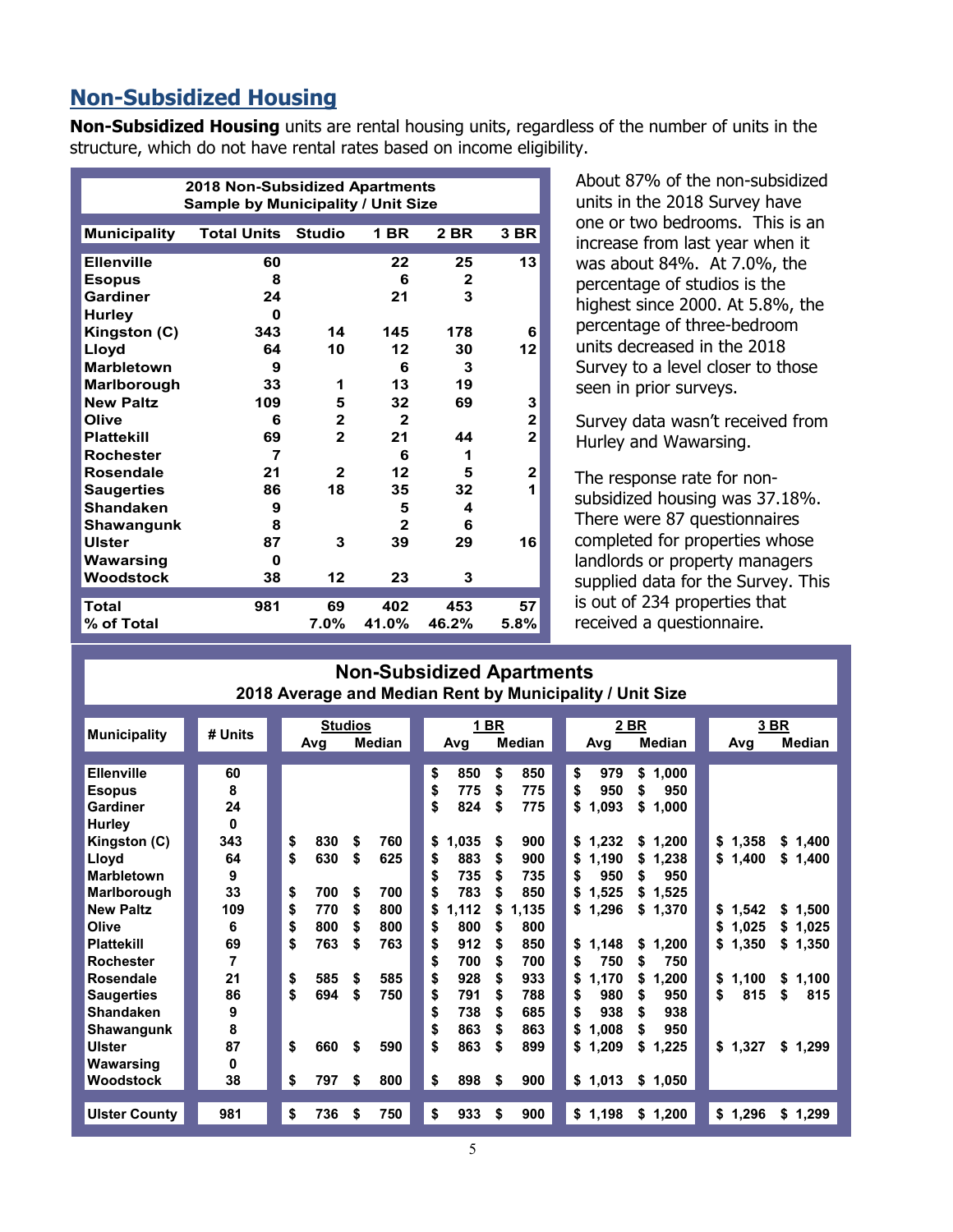| <b>Non-Subsidized Apartments</b><br><b>Average Rent Over Time</b>                                            |                                                                                  |                                                                                                |                                                                                  |                                                                                                |                                                                                  |                                                                                                        |                                                                                  |                                                                                                                        |  |  |  |
|--------------------------------------------------------------------------------------------------------------|----------------------------------------------------------------------------------|------------------------------------------------------------------------------------------------|----------------------------------------------------------------------------------|------------------------------------------------------------------------------------------------|----------------------------------------------------------------------------------|--------------------------------------------------------------------------------------------------------|----------------------------------------------------------------------------------|------------------------------------------------------------------------------------------------------------------------|--|--|--|
| Year / Unit Size                                                                                             |                                                                                  | <b>Studio</b>                                                                                  |                                                                                  | 1 BR                                                                                           |                                                                                  | 2 BR                                                                                                   |                                                                                  | 3 BR                                                                                                                   |  |  |  |
| 2003<br>2004<br>2005<br>2006<br>2007<br>2008<br>2009<br>2010<br>2011<br>2014<br>2015<br>2016<br>2017<br>2018 | \$<br>\$<br>\$<br>\$<br>\$<br>\$<br>\$<br>\$<br>\$<br>\$<br>\$<br>\$<br>\$<br>\$ | 491<br>512<br>527<br>549<br>562<br>592<br>567<br>603<br>564<br>677<br>688<br>735<br>713<br>736 | \$<br>\$<br>\$<br>\$<br>\$<br>\$<br>\$<br>\$<br>\$<br>\$<br>\$<br>\$<br>\$<br>\$ | 675<br>700<br>732<br>752<br>763<br>779<br>786<br>821<br>796<br>887<br>880<br>900<br>963<br>933 | \$<br>\$<br>\$<br>\$<br>\$<br>\$<br>\$<br>\$<br>\$<br>\$<br>\$<br>\$<br>\$<br>\$ | 810<br>838<br>880<br>916<br>932<br>961<br>966<br>994<br>959<br>1,023<br>959<br>1,079<br>1,143<br>1,198 | \$<br>\$<br>\$<br>\$<br>\$<br>\$<br>\$<br>\$<br>\$<br>\$<br>\$<br>\$<br>\$<br>\$ | 941<br>994<br>1,063<br>1,095<br>1,129<br>1,108<br>1,119<br>1,165<br>1,147<br>1,153<br>1,184<br>1,127<br>1,336<br>1,296 |  |  |  |
| % Chg. '17-'18<br>% Chg. '03-'18<br>2018 Income Required<br>w/out Rent Burden                                |                                                                                  | 3.2%<br>49.9%<br>\$29,440                                                                      |                                                                                  | $-3.1%$<br>38.2%<br>\$37,320                                                                   |                                                                                  | 4.8%<br>47.9%<br>\$47,920                                                                              |                                                                                  | $-3.0%$<br>37.7%<br>\$51,840                                                                                           |  |  |  |

| <b>Non-Subsidized Apartments</b><br><b>Median Rent Over Time</b>                                             |                                                                                  |                                                                                                |                                                                                  |                                                                                                |                                                                                  |                                                                                                            |                                                            |                                                                                                                          |  |  |  |
|--------------------------------------------------------------------------------------------------------------|----------------------------------------------------------------------------------|------------------------------------------------------------------------------------------------|----------------------------------------------------------------------------------|------------------------------------------------------------------------------------------------|----------------------------------------------------------------------------------|------------------------------------------------------------------------------------------------------------|------------------------------------------------------------|--------------------------------------------------------------------------------------------------------------------------|--|--|--|
| Year / Unit Size                                                                                             |                                                                                  | <b>Studio</b>                                                                                  |                                                                                  | 1 BR                                                                                           |                                                                                  | 2 BR                                                                                                       |                                                            | 3 BR                                                                                                                     |  |  |  |
| 2003<br>2004<br>2005<br>2006<br>2007<br>2008<br>2009<br>2010<br>2011<br>2014<br>2015<br>2016<br>2017<br>2018 | \$<br>\$<br>\$<br>\$<br>\$<br>\$<br>\$<br>\$<br>\$<br>\$<br>\$<br>\$<br>\$<br>\$ | 525<br>525<br>550<br>550<br>550<br>588<br>565<br>625<br>565<br>624<br>700<br>713<br>750<br>750 | \$<br>\$<br>\$<br>\$<br>\$<br>\$<br>\$<br>\$<br>\$<br>\$<br>\$<br>\$<br>\$<br>\$ | 695<br>725<br>775<br>775<br>756<br>780<br>780<br>850<br>775<br>878<br>875<br>878<br>900<br>900 | \$<br>\$<br>\$<br>\$<br>\$<br>\$<br>\$<br>\$<br>\$<br>\$<br>\$<br>\$<br>\$<br>\$ | 830<br>850<br>900<br>935<br>960<br>975<br>990<br>1,000<br>950<br>1,023<br>1,100<br>1,048<br>1,098<br>1,200 | \$<br>\$<br>\$<br>\$<br>\$<br>\$<br>\$\$<br>\$\$\$\$<br>\$ | 950<br>1,000<br>1,100<br>1,100<br>1,100<br>1,155<br>1,155<br>1,175<br>1,175<br>1,119<br>1,140<br>1,140<br>1,275<br>1,299 |  |  |  |
| % Chg. '17-'18<br>% Chg. '03-'18                                                                             |                                                                                  | 0.0%<br>42.9%                                                                                  |                                                                                  | 0.0%<br>29.5%                                                                                  |                                                                                  | 9.3%<br>44.6%                                                                                              |                                                            | 1.9%<br>36.7%                                                                                                            |  |  |  |
| 2018 Income Required<br>w/out Rent Burden                                                                    |                                                                                  | \$30,000                                                                                       |                                                                                  | \$36,000                                                                                       |                                                                                  | \$48,000                                                                                                   |                                                            | \$51,960                                                                                                                 |  |  |  |

From 2017 to 2018, the countywide average rent for one-bedroom and three-bedroom units decreased. This is the first time since 2015 that units in two categories saw a decrease in average rent. Onebedroom units had seen consistent increases in the last five surveys. Rents for studios and two-bedroom units increased from the last year's survey.

The countywide median rents for studio and onebedroom units remained unchanged. Median rents for two-bedroom and three-bedroom units did increase. From 2017 to 2018, only two-bedroom units saw an increase in both their average and median rents.

In the 2018 Survey, rents for studios were typically between \$700 and \$800. Countywide, one-bedroom units were often around \$900. Certain areas of Ulster County skew the countywide average for onebedroom units higher. These areas have average rents significantly higher than what's seen for the entire county. Two-bedroom units in the survey were typically around \$1,200, and three-bedroom units around \$1,300.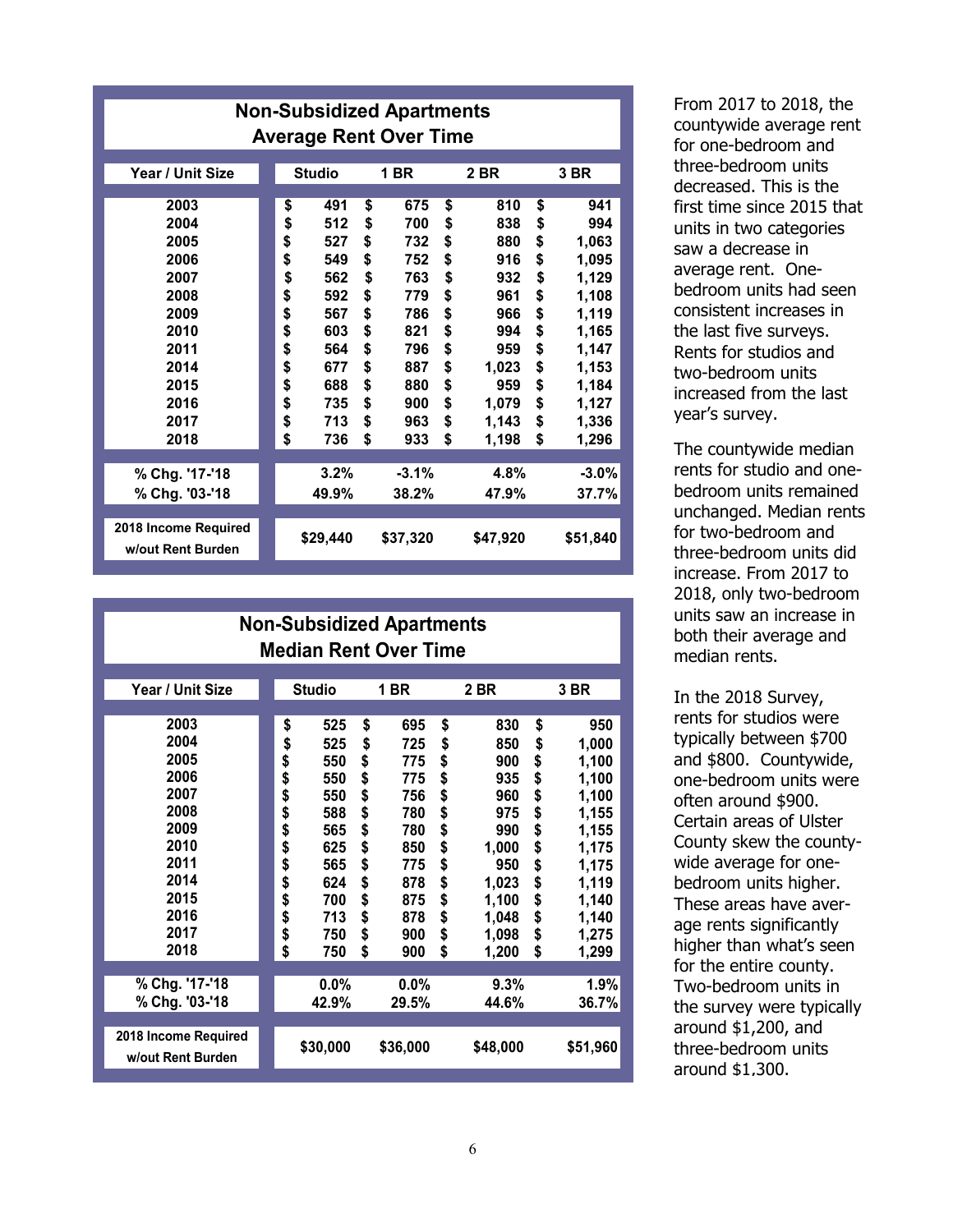The table below compares the 2018 US Dept. of Housing and Urban Development (HUD) Fair Market Rents (FMR) to the survey average and median rents for 2018. FMR are used in various government programs to calculate the subsidies for eligible low income renters that will be paid to landlords.

| 2018 Comparison HUD Fair Market Rents/Survey Non-Subsidized Rents |            |             |                    |                    |                     |  |  |  |  |  |  |
|-------------------------------------------------------------------|------------|-------------|--------------------|--------------------|---------------------|--|--|--|--|--|--|
|                                                                   |            |             |                    |                    |                     |  |  |  |  |  |  |
| Apt.Type                                                          | <b>FMR</b> | Avg. Rent   | \$ Diff. % Diff.   | <b>Median Rent</b> | \$ Diff. % Diff.    |  |  |  |  |  |  |
|                                                                   |            |             |                    |                    |                     |  |  |  |  |  |  |
| <b>Studio</b>                                                     | 737<br>S   | 736<br>\$   | 0.1%<br>\$1        | \$<br>750          | $-1.7%$<br>-\$13    |  |  |  |  |  |  |
| <b>1 BR</b>                                                       | 918<br>S   | 933<br>\$   | $-1.6%$<br>$-$15$  | \$<br>900          | 2.0%<br>\$18        |  |  |  |  |  |  |
| 2 BR                                                              | 1,155<br>5 | 1,198<br>\$ | $-$43$<br>$-3.6\%$ | \$<br>1,200        | $-$ \$45<br>$-3.8%$ |  |  |  |  |  |  |
| 3 BR                                                              | 1.479      | 1,296       | 14.1%<br>\$183     | 1,299<br>\$        | 13.9%<br>\$180      |  |  |  |  |  |  |

Two-bedroom units have the strongest demand for rental housing in Ulster County. Survey data show that average and median rents for two-bedroom apartments are higher than the FMR. The average rent for one-bedroom units is higher than the FMR, but the median is lower. There are one-bedroom units in the survey that skew the average higher, likely because the demand for one-bedroom units is higher in certain areas of Ulster County than others.

| <b>2018 Non-Subsidized Apartments</b><br><b>Vacant Units by Municipality</b>                                                             |                                                   |                          |                                                                                                 |                                                                                                                                                       |                                           |                             |                                                                      |  |  |  |  |
|------------------------------------------------------------------------------------------------------------------------------------------|---------------------------------------------------|--------------------------|-------------------------------------------------------------------------------------------------|-------------------------------------------------------------------------------------------------------------------------------------------------------|-------------------------------------------|-----------------------------|----------------------------------------------------------------------|--|--|--|--|
| <b>Municipality</b>                                                                                                                      | # Units # Vac.                                    |                          | $%$ Vac.                                                                                        | <b>Municipality</b>                                                                                                                                   | # Units # Vac.                            |                             | $%$ Vac.                                                             |  |  |  |  |
| <b>Ellenville</b><br><b>Esopus</b><br>Gardiner<br>Kingston (C)<br>Lloyd<br><b>Marbletown</b><br>Marlborough<br><b>New Paltz</b><br>Olive | 60<br>8<br>24<br>343<br>64<br>9<br>33<br>109<br>6 | 1<br>$\overline{2}$<br>3 | 1.67%<br>$0.00\%$<br>$0.00\%$<br>0.58%<br>4.69%<br>$0.00\%$<br>$0.00\%$<br>$0.00\%$<br>$0.00\%$ | <b>Plattekill</b><br><b>Rochester</b><br><b>Rosendale</b><br><b>Saugerties</b><br><b>Shandaken</b><br>Shawangunk<br><b>Ulster</b><br><b>Woodstock</b> | 69<br>7<br>21<br>86<br>9<br>8<br>87<br>38 | 5<br>1<br>1<br>1<br>16<br>1 | 0.00%<br>71.43%<br>5%<br>1.16%<br>11%<br>$0.00\%$<br>18.39%<br>2.63% |  |  |  |  |
| 31 Vacant Units/981 Units in Sample = Vacancy Rate of 3.16%                                                                              |                                                   |                          |                                                                                                 |                                                                                                                                                       |                                           |                             |                                                                      |  |  |  |  |

The table above shows vacancy data for surveyed Non-Subsidized Housing for 2018.

The 2018 Vacancy Rate for Non-Subsidized Housing is 3.16% with 31 units vacant at the time of the Survey.

Ulster County's vacancy rate continues to rise. The vacancy rate has been rising slightly from 2.36% in 2016, to 2.65% in 2017, and 3.16% in 2018. The vacancy rate is the highest since 2014, and is at a level closer to those seen in 2009, 2010 and 2011.

Housing professionals recognize a vacancy rate of 5% as an indicator of an optimally functioning rental housing market. A lower than average vacancy rate restricts tenant choice and mobility and gives landlords more pricing power.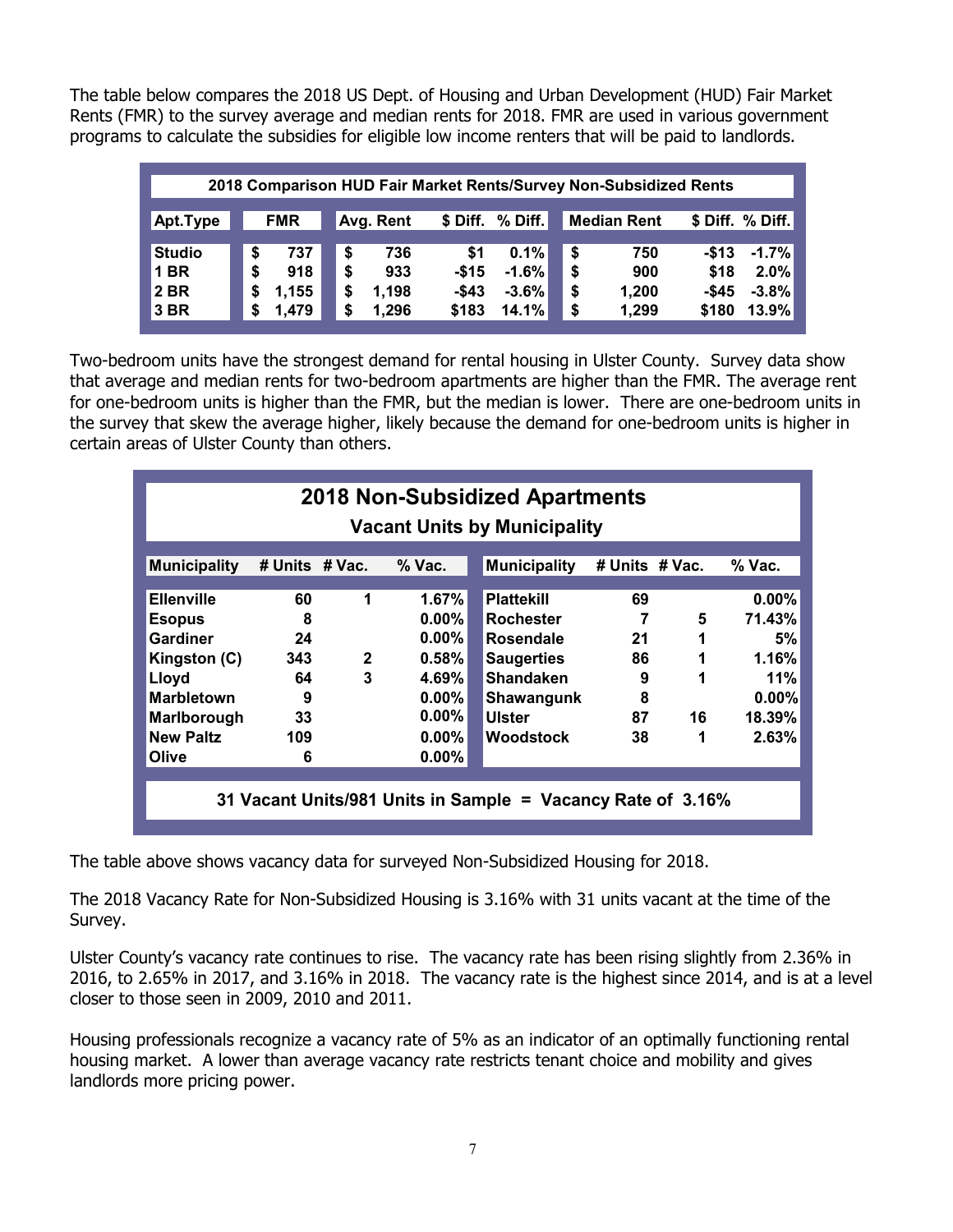

**Vacancy Rate Over Time Non-Subsidized Housing**

The vacancy rate increased in 2018. The vacancy rate went above 3% for the first time since 2014. The demand for rental housing remains strong in many parts of Ulster County, particularly its most densely populated municipalities.

Additional data on rental vacancy is available from the **American Community Survey** (ACS), which is an ongoing survey from the U.S. Census Bureau that collects data every year. The results of this survey are published as one- and five-year estimates. One-year estimates are the least accurate, but allow individuals to make year-to-year comparisons. Five-year estimates offer statistics with smaller margins of error.

For the 2013-2017 Estimate, the rental vacancy rate in Ulster County was 6.1%. The 2008-2012 Estimate had a 7.5% rental vacancy rate in the preceding five-year period.

The **2010 U.S. Decennial Census** reported a rental vacancy rate of 7.9% for Ulster County. It should be noted that the Decennial Census is a physical count of the entire population in the United States and not a statistical sample.

All vacancy rates referred to in this report are market vacancies, not economic vacancies. The market vacancy rate is the number of units available for rent divided by the total number of rentable units. An economic vacancy is usually characterized as a unit that is not available for rent. Examples of economic vacancies are model units, manager units, units being readied for occupancy, units being used for storage, units being renovated or any unit that is not rentable in its current condition. ACS and Decennial Census vacancy statistics include rental units that are vacant but not available for rent. This would be one reason ACS and Decennial Census vacancy rates are larger than the ones found in the Ulster County Rental Survey.

Differences between market vacancy rates and economic vacancy rates can vary widely. As the focus of this report is the availability and affordability of rental housing from a consumer perspective, market vacancy rate is the vacancy rate provided.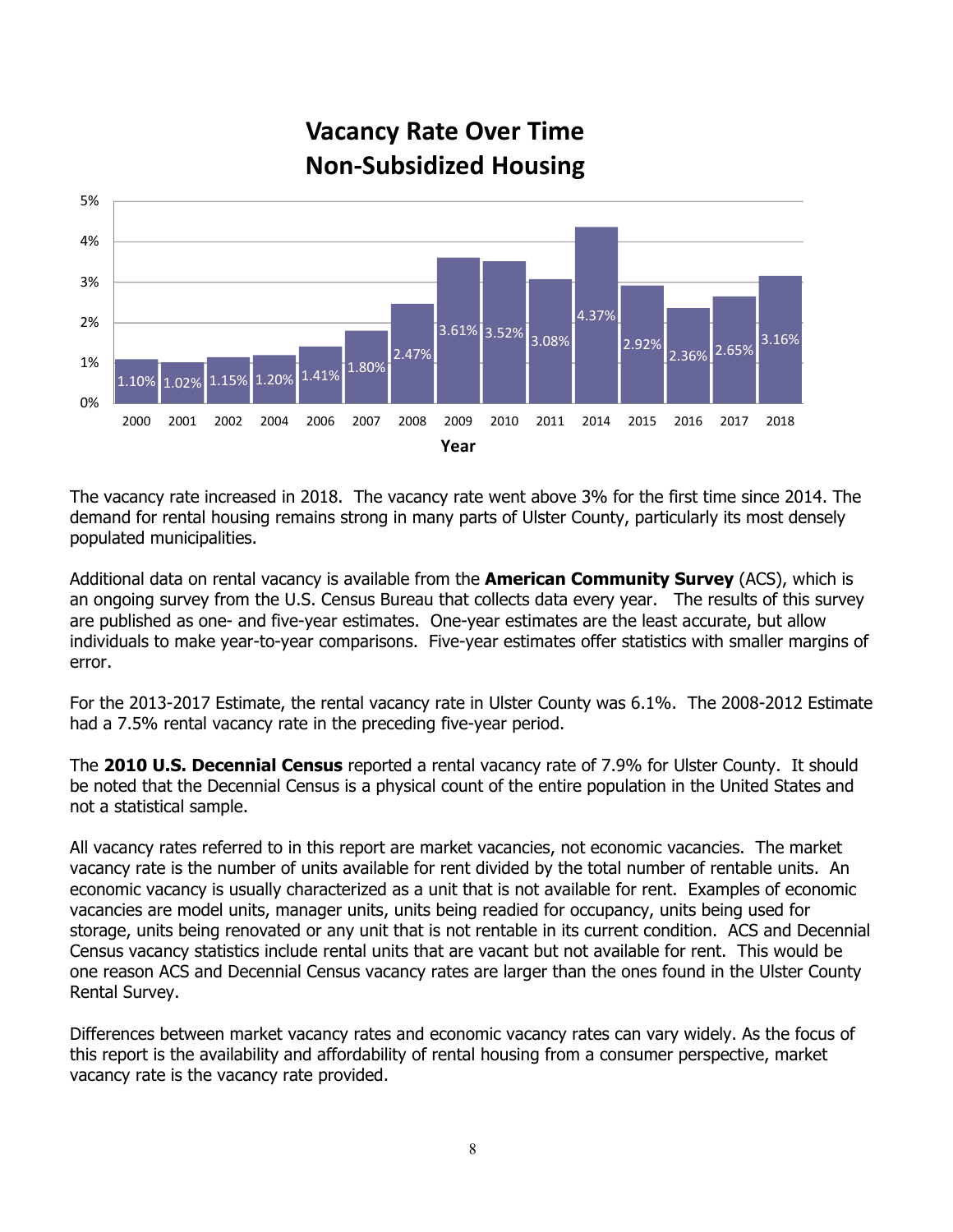# **Advertised Rental Housing**

**Advertised Rental Housing** was any unit available for rent at the time that the survey was taken. Advertised Rental Housing may be apartments, mobile homes, row houses or single family detached houses. The information contained in the Advertised Rental Housing section is compiled from the **RUPCO Rent Reasonableness Comparison Log, print edition of the Kingston Times and Craigslist.org Hudson Valley section for apartments and housing rentals**.

For 2018, a compilation of several months' available rentals was used. **Advertised Rental Housing**  figures for 2018 are from January through October of 2018 and were screened to eliminate duplicate listings.

The sample size for Advertised Rental Housing for 2018 is 215 units. This is a decrease from the 2017 sample of 308 units.

The percentage of onebedroom units increased from 2017 to 2018 after two consecutive surveys where it decreased. For 2018, the distribution of **Advertised Rental Housing** units by size shows roughly the same percentage of two-bedroom units as last year. The percentage of studios and three-bedroom units in the Survey decreased.

Kingston continues to have the largest number of units in the advertised sample, even though its share fell from a quarter to a fifth in 2018.

The share of units for New Paltz increased from 9.4% to 13% in 2018. Lloyd's share of units in the sample also saw an increase going from 7.5% to 9.8%. New Paltz has the second highest share behind Kingston, with Lloyd in third.

| 2018 Advertised Rental Housing<br><b>Distribution by Municipality/Unit Size</b> |  |                |                         |                        |                |  |              |            |  |  |
|---------------------------------------------------------------------------------|--|----------------|-------------------------|------------------------|----------------|--|--------------|------------|--|--|
| <b>Municipality</b>                                                             |  | <b>Studio</b>  | <b>1 BR</b>             | 2 BR                   | 3 BR           |  | <b>Total</b> | % of Total |  |  |
| <b>Ellenville</b>                                                               |  |                | 4                       | $\mathbf 2$            | 4              |  | 10           | 4.7%       |  |  |
| <b>Esopus</b>                                                                   |  | $\overline{2}$ | $\mathbf 2$             | $\overline{2}$         |                |  | 6            | 2.8%       |  |  |
| <b>Gardiner</b>                                                                 |  | $\overline{2}$ | 1                       | 1                      |                |  | 4            | 1.9%       |  |  |
| <b>Hurley</b>                                                                   |  |                | 1                       | 3                      |                |  | 4            | 1.9%       |  |  |
| Kingston (C)                                                                    |  | 3              | 18                      | 11                     | 11             |  | 43           | 20.0%      |  |  |
| Lloyd                                                                           |  |                | 12                      | 9                      |                |  | 21           | 9.8%       |  |  |
| <b>Marbletown</b>                                                               |  |                | $\overline{2}$          | 3                      |                |  | 5            | 2.3%       |  |  |
| Marlborough                                                                     |  | 1              | 6                       | 7                      | 1              |  | 15           | 7.0%       |  |  |
| <b>New Paltz</b>                                                                |  | 3              | 12                      | 8                      | 5              |  | 28           | 13.0%      |  |  |
| Olive                                                                           |  |                | 3                       |                        |                |  | 3            | 1.4%       |  |  |
| <b>Plattekill</b>                                                               |  | 1              | 3                       | $\overline{2}$         | 3              |  | 9            | 4.2%       |  |  |
| <b>Rochester</b>                                                                |  |                | $\overline{\mathbf{2}}$ | 1                      | 1              |  | 4            | 1.9%       |  |  |
| Rosendale                                                                       |  |                | $\overline{2}$          | 3                      | 1              |  | 6            | 2.8%       |  |  |
| <b>Saugerties</b>                                                               |  | 1              | 8                       | 8                      | $\mathbf 2$    |  | 19           | 8.8%       |  |  |
| <b>Shandaken</b>                                                                |  | 1              | 1                       | 3                      | $\overline{2}$ |  | 7            | 3.3%       |  |  |
| Shawangunk                                                                      |  |                |                         |                        |                |  | 0            | 0.0%       |  |  |
| <b>Ulster</b>                                                                   |  | 1              | 1                       | 3                      |                |  | 5            | 2.3%       |  |  |
| Wawarsing                                                                       |  | 1              | $\overline{2}$          | 3                      | $\mathbf{2}$   |  | 8            | 3.7%       |  |  |
| <b>Woodstock</b>                                                                |  | 5              | 7                       | 3                      | 3              |  | 18           | 8.4%       |  |  |
|                                                                                 |  |                |                         |                        |                |  |              |            |  |  |
| <b>County Total</b>                                                             |  | 21             | 87                      | 72                     | 35             |  | 215          | 100%       |  |  |
| % of Total                                                                      |  |                |                         | 9.8% 40.5% 33.5% 16.3% |                |  | 100%         |            |  |  |

The table on the next page gives the Average and Median Rents for **Advertised Rental Housing**, with data categorized by municipality and bedroom count.

The sample size may preclude conclusions with regards to some municipalities. Average rents were calculated without regard to the number or type of utilities included in the rental amount.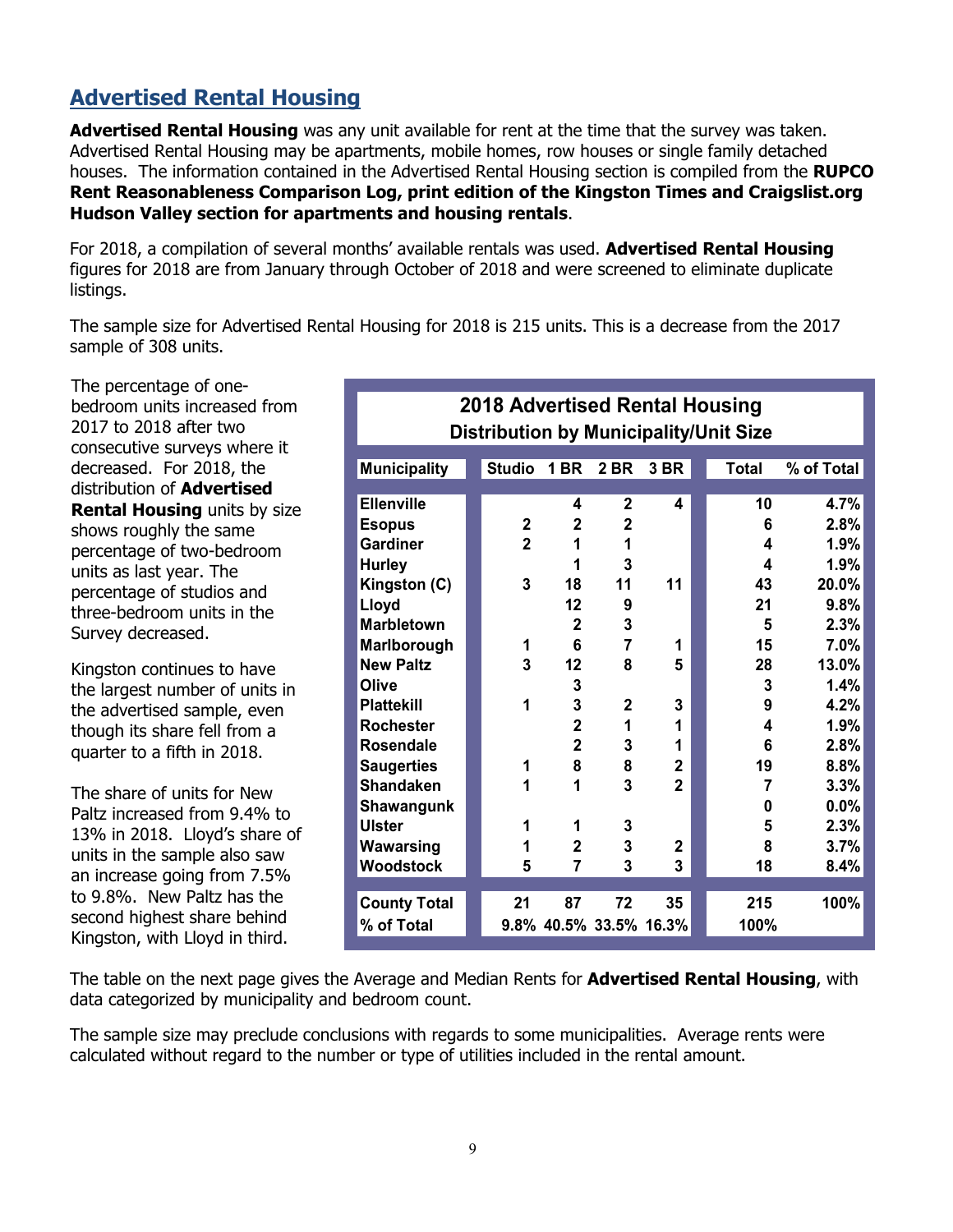| <b>Advertised Apartments</b><br>2018 Average and Median Rent by Municipality / Unit Size                                                                                                                                                                                               |                                                                                              |                                                                                                                                                                                                                                                                  |                                                                                                                                                                                                                                                                                                                                                                                                                                                                                                                                                 |                                                                                                                                                                                                                                                                                                                                            |                                                                                                                                                                                                                                                          |  |  |  |  |  |  |
|----------------------------------------------------------------------------------------------------------------------------------------------------------------------------------------------------------------------------------------------------------------------------------------|----------------------------------------------------------------------------------------------|------------------------------------------------------------------------------------------------------------------------------------------------------------------------------------------------------------------------------------------------------------------|-------------------------------------------------------------------------------------------------------------------------------------------------------------------------------------------------------------------------------------------------------------------------------------------------------------------------------------------------------------------------------------------------------------------------------------------------------------------------------------------------------------------------------------------------|--------------------------------------------------------------------------------------------------------------------------------------------------------------------------------------------------------------------------------------------------------------------------------------------------------------------------------------------|----------------------------------------------------------------------------------------------------------------------------------------------------------------------------------------------------------------------------------------------------------|--|--|--|--|--|--|
| <b>Municipality</b>                                                                                                                                                                                                                                                                    | # Units                                                                                      | <b>Studios</b><br>Median<br>Avg                                                                                                                                                                                                                                  | 1 BR<br>Median<br>Avg                                                                                                                                                                                                                                                                                                                                                                                                                                                                                                                           | 2 BR<br>Median<br>Avg                                                                                                                                                                                                                                                                                                                      | 3 BR<br>Median<br>Avg                                                                                                                                                                                                                                    |  |  |  |  |  |  |
| Ellenville<br><b>Esopus</b><br>Gardiner<br>Hurley<br>Kingston (C)<br>Lloyd<br><b>Marbletown</b><br>Marlborough<br><b>New Paltz</b><br>Olive<br><b>Plattekill</b><br><b>Rochester</b><br><b>Rosendale</b><br><b>Saugerties</b><br>Shandaken<br>Shawangunk<br><b>Ulster</b><br>Wawarsing | 10<br>6<br>4<br>4<br>43<br>21<br>5<br>15<br>28<br>3<br>9<br>4<br>6<br>19<br>7<br>0<br>5<br>8 | 743<br>\$<br>743<br>\$<br>\$<br>625<br>\$<br>625<br>\$<br>855<br>895<br>\$<br>\$<br>850<br>850<br>\$<br>\$<br>850<br>\$<br>900<br>\$<br>725<br>\$<br>725<br>\$1.100<br>\$<br>1.100<br>725<br>\$<br>725<br>\$<br>750<br>\$<br>750<br>\$<br>\$<br>675<br>675<br>\$ | \$<br>725<br>\$<br>725<br>\$<br>818<br>818<br>\$<br>\$<br>\$<br>850<br>850<br>\$<br>\$<br>\$<br>875<br>875<br>\$<br>S<br>\$<br>\$<br>916<br>\$<br>900<br>S.<br>917<br>900<br>\$<br>\$<br>\$<br>800<br>800<br>\$<br>\$<br>\$<br>\$<br>966<br>\$<br>910<br>\$<br>983<br>943<br>\$<br>\$<br>\$<br>858<br>850<br>\$<br>\$<br>\$<br>908<br>950<br>\$<br>\$<br>\$<br>800<br>\$<br>800<br>\$<br>\$<br>825<br>825<br>\$<br>\$<br>\$<br>900<br>863<br>\$<br>\$<br>\$1,000<br>\$<br>1,000<br>\$<br>975<br>\$<br>975<br>\$<br>\$<br>800<br>\$<br>800<br>\$ | \$<br>950<br>950<br>1.275<br>\$1,275<br>1.280<br>\$1,280<br>1,500<br>\$1,500<br>1,193<br>\$1,150<br>1.076<br>\$1,100<br>1,283<br>\$1,100<br>1,257<br>\$1.200<br>1,294<br>\$1.250<br>1.350<br>\$1.350<br>975<br>975<br>\$<br>1.117<br>\$<br>1.050<br>1.084<br>\$<br>1,063<br>\$1,167<br>\$1,200<br>1.034<br>\$<br>1.100<br>915<br>\$<br>895 | \$1,238<br>\$1,250<br>\$1.414<br>\$1,400<br>1,200<br>\$<br>\$1,200<br>\$1,710<br>\$1,700<br>1.648<br>\$1.695<br>\$<br>1,175<br>\$1,175<br>\$<br>1.500<br>1.500<br>\$<br>\$<br>\$<br>1,400<br>\$<br>1,400<br>950<br>\$<br>950<br>\$<br>\$1,375<br>\$1,375 |  |  |  |  |  |  |
| Woodstock<br><b>Ulster County</b>                                                                                                                                                                                                                                                      | 18<br>215                                                                                    | \$<br>800<br>\$<br>800<br>\$<br>794<br>750<br>\$                                                                                                                                                                                                                 | \$<br>959<br>\$<br>900<br>\$<br>\$<br>908<br>\$<br>900                                                                                                                                                                                                                                                                                                                                                                                                                                                                                          | 1,183<br>\$<br>1,300<br>\$1,176<br>\$1,150                                                                                                                                                                                                                                                                                                 | \$<br>1,733<br>\$<br>1,800<br>\$1,443<br>\$1,400                                                                                                                                                                                                         |  |  |  |  |  |  |

| <b>Advertised Apartments</b><br><b>Average and Median Rent Over Time</b> |           |               |    |          |    |               |    |          |    |          |             |       |      |               |
|--------------------------------------------------------------------------|-----------|---------------|----|----------|----|---------------|----|----------|----|----------|-------------|-------|------|---------------|
| <b>Unit Size</b>                                                         |           | <b>Studio</b> |    | 1 BR     |    |               |    | 2 BR     |    |          |             |       | 3 BR |               |
| Year                                                                     | Avg.      | Median        |    | Avg.     |    | <b>Median</b> |    | Avg.     |    | Median   | Avg.        |       |      | <b>Median</b> |
| 2004                                                                     | \$<br>493 | \$<br>500     | \$ | 624      | \$ | 613           | \$ | 767      | \$ | 763      | \$          | 951   | \$   | 925           |
| 2005                                                                     | \$<br>552 | 575<br>\$     | \$ | 621      | \$ | 650           | \$ | 751      | \$ | 750      | \$<br>1.030 |       | \$   | 1,050         |
| 2006                                                                     | \$<br>530 | 530<br>\$     | \$ | 665      | \$ | 680           | \$ | 939      | \$ | 850      | \$<br>1.100 |       | \$   | 1,175         |
| 2007                                                                     | \$<br>625 | \$<br>625     | \$ | 695      | \$ | 700           | \$ | 843      | \$ | 850      | \$<br>1.074 |       | \$   | 1,090         |
| 2008                                                                     | \$<br>508 | 513<br>\$     | \$ | 713      | \$ | 750           | \$ | 857      | \$ | 850      | \$<br>1,101 |       | \$   | 1,100         |
| 2009                                                                     | \$<br>578 | 575<br>\$     | \$ | 724      | \$ | 700           | \$ | 857      | \$ | 850      | \$<br>1.054 |       | \$   | 1,000         |
| 2010                                                                     | \$<br>572 | 550<br>\$     | \$ | 743      | \$ | 750           | \$ | 886      | \$ | 875      | \$<br>1,071 |       | \$   | 1,100         |
| 2011                                                                     | \$<br>591 | 563<br>\$     | \$ | 726      | \$ | 725           | \$ | 885      | \$ | 875      | \$<br>1.074 |       | \$   | 1,100         |
| 2014                                                                     | \$<br>752 | 743<br>\$     | \$ | 871      | \$ | 850           | \$ | 949      | \$ | 850      | \$<br>1.203 |       | \$   | 1,200         |
| 2015                                                                     | \$<br>795 | 775<br>\$     | \$ | 896      | \$ | 850           | \$ | 1.095    | \$ | 1.050    | \$<br>1,334 |       | \$   | 1,300         |
| 2016                                                                     | \$<br>707 | \$<br>725     | \$ | 837      | \$ | 825           | \$ | 1.034    | \$ | 975      | \$<br>1,240 |       | \$   | 1,200         |
| 2017                                                                     | \$<br>810 | 800<br>\$     | \$ | 889      | \$ | 895           | \$ | 1,107    | Ŝ. | 1,100    | \$<br>1,349 |       | \$   | 1,313         |
| 2018                                                                     | \$<br>794 | \$<br>750     | \$ | 908      | \$ | 900           | \$ | 1,176    | \$ | 1,150    | \$<br>1,443 |       | \$   | 1,400         |
|                                                                          |           |               |    |          |    |               |    |          |    |          |             |       |      |               |
| % Chg. '17 - '18                                                         | $-2.0%$   | $-6.3%$       |    | 2.1%     |    | 0.6%          |    | 6.2%     |    | 4.5%     |             | 7.0%  |      | 6.6%          |
| % Chg. '08 - '18                                                         | 56.3%     | 46.2%         |    | 27.3%    |    | 20.0%         |    | 37.2%    |    | 35.3%    |             | 31.1% |      | 27.3%         |
| % Chg. '04 - '18                                                         | 61.1%     | 50.0%         |    | 45.5%    |    | 46.8%         |    | 53.3%    |    | 50.7%    |             | 51.7% |      | 51.4%         |
| 2018 \$ Required<br>w/out Rent Burden                                    | \$31.760  | \$30,000      |    | \$36.320 |    | \$36,000      |    | \$47,040 |    | \$46,000 | \$57,720    |       |      | \$56,000      |

For 2018, average and median rents for advertised units are still increasing for one, two and threebedroom units, but at a slower rate than in 2017. The average rent for studios decreased and the median was unchanged. Two and three-bedroom units saw the biggest price increases.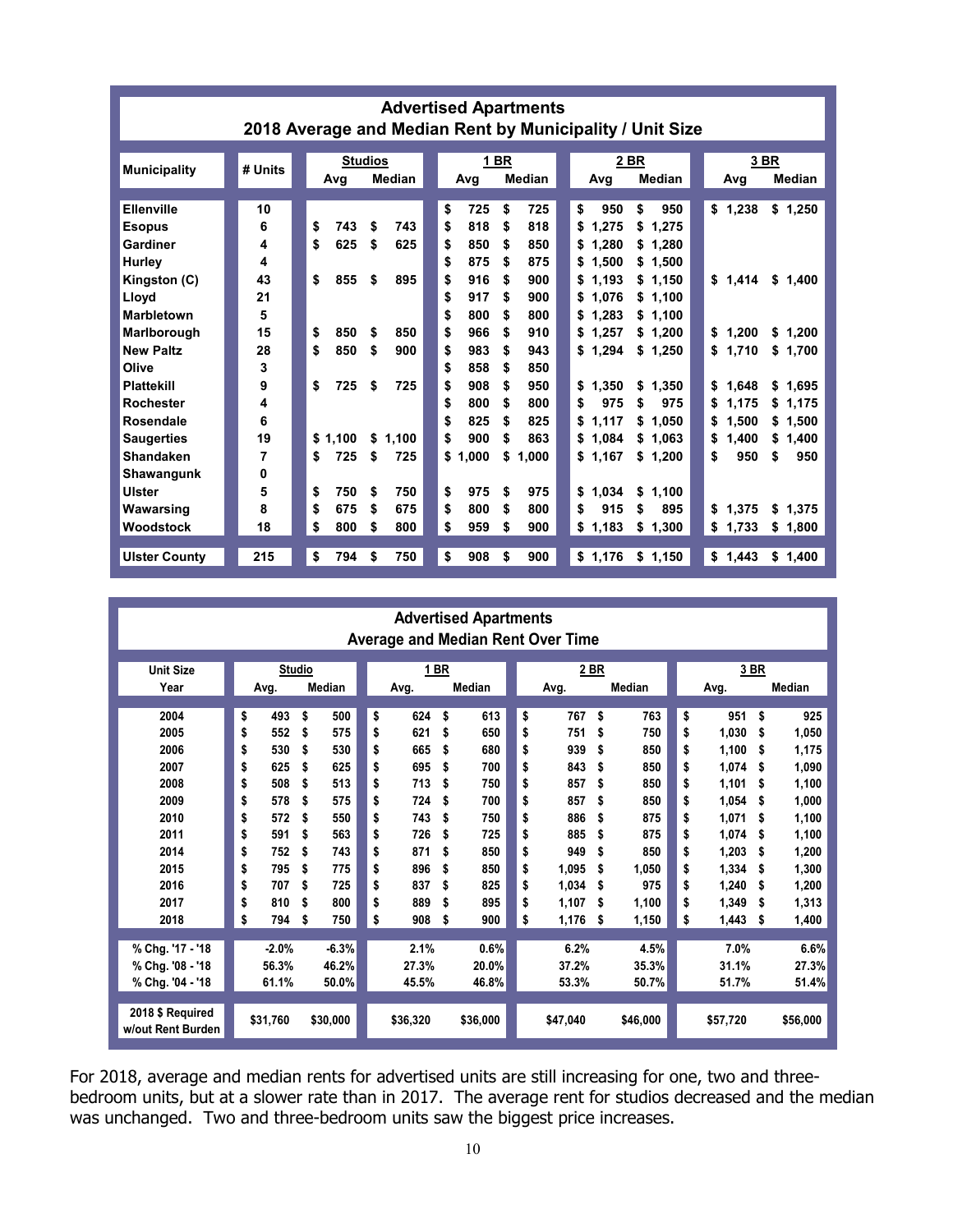# **Subsidized Housing**

**Subsidized Housing** is rental housing that receives the benefit from any of the various types of governmental support in the construction, purchase or rehabilitation of buildings that will house persons with income limitations. Rents are restricted by the income levels of the occupants.

| <b>Examples of Maximum Income Limits by Household Size</b><br><b>Ulster County, NY - 2018</b> |                                                        |          |          |          |  |  |  |  |  |
|-----------------------------------------------------------------------------------------------|--------------------------------------------------------|----------|----------|----------|--|--|--|--|--|
| Percentage of Area Median Income (AMI)<br><b>By Income Bands</b>                              |                                                        |          |          |          |  |  |  |  |  |
|                                                                                               | <b>30% AMI</b><br><b>50% AMI</b><br>60% AMI<br>80% AMI |          |          |          |  |  |  |  |  |
| 1 Person                                                                                      | \$16,500                                               | \$27,500 | \$33,000 | \$44,000 |  |  |  |  |  |
| 2 Person                                                                                      | \$18,840                                               | \$31,400 | \$37,680 | \$50,240 |  |  |  |  |  |
| 3 Person                                                                                      | \$21,210<br>\$35,350<br>\$42,420<br>\$56,560           |          |          |          |  |  |  |  |  |
| 4 Person                                                                                      | \$23,550<br>\$39,250<br>\$47,100<br>\$62,800           |          |          |          |  |  |  |  |  |
| 5 Person                                                                                      | \$25,440<br>\$42,400<br>\$50,880<br>\$67,840           |          |          |          |  |  |  |  |  |
| Person<br>6                                                                                   | \$27,330                                               | \$45,550 | \$54,660 | \$72,880 |  |  |  |  |  |

Source: New York State Homes and Community Renewal

The table above shows maximum income limits for subsidized housing in Ulster County. These figures are based on the area median income (AMI) of **\$79,200 for Ulster County in 2018**. Many of the properties that participated in the survey have income limits of 50% or 60% AMI. Often, they will do both, setting aside units for households up to 50% AMI and others at 60% AMI. AMI is determined by the United States Department of Housing and Urban Development.

HUD's Income Limits and AMI data are available at: https://www.huduser.gov/portal/datasets/il.html

The response rate for the subsidized housing portion of the 2018 Rental Survey was 82.86%, with 29 responses for 35 different properties.

Of these 29 properties, there were 1,470 units with 886 one-bedroom, 290 two-bedroom, 96 threebedroom, and 12 four-bedroom and 5 five-bedroom and 181 studios.

For 15 properties, the largest contingent in the subsidized housing sample, the highest income band served is 60% AMI. These properties have 744 units or 50.61% of the units in the subsidized housing sample. The second largest is 6 properties with an income limit as high as 80% AMI. There are also 5 buildings that have an income limit as high as 50% AMI. There was no AMI data for 2 properties.

These 15 properties provide an example of how units are set aside based on different income limits. Fourteen properties were identified has having rental units set aside at both the 50% and 60% AMI income bands. At least one of these also had units where the limit was at the 30% AMI income band. Together, these 14 properties have 736 rental units or 50.07% of the number of units in the subsidized housing sample.

Many of the subsidized units in Ulster County are set aside for seniors, as there is a growing elderly population. Subsidized senior housing has minimum-age requirements of 55 or 62 years old, but often allows younger, disabled individuals. Because subsidized senior housing in Ulster County has waiting lists, it has become customary to apply ahead of time and new projects generally choose occupants via a lottery.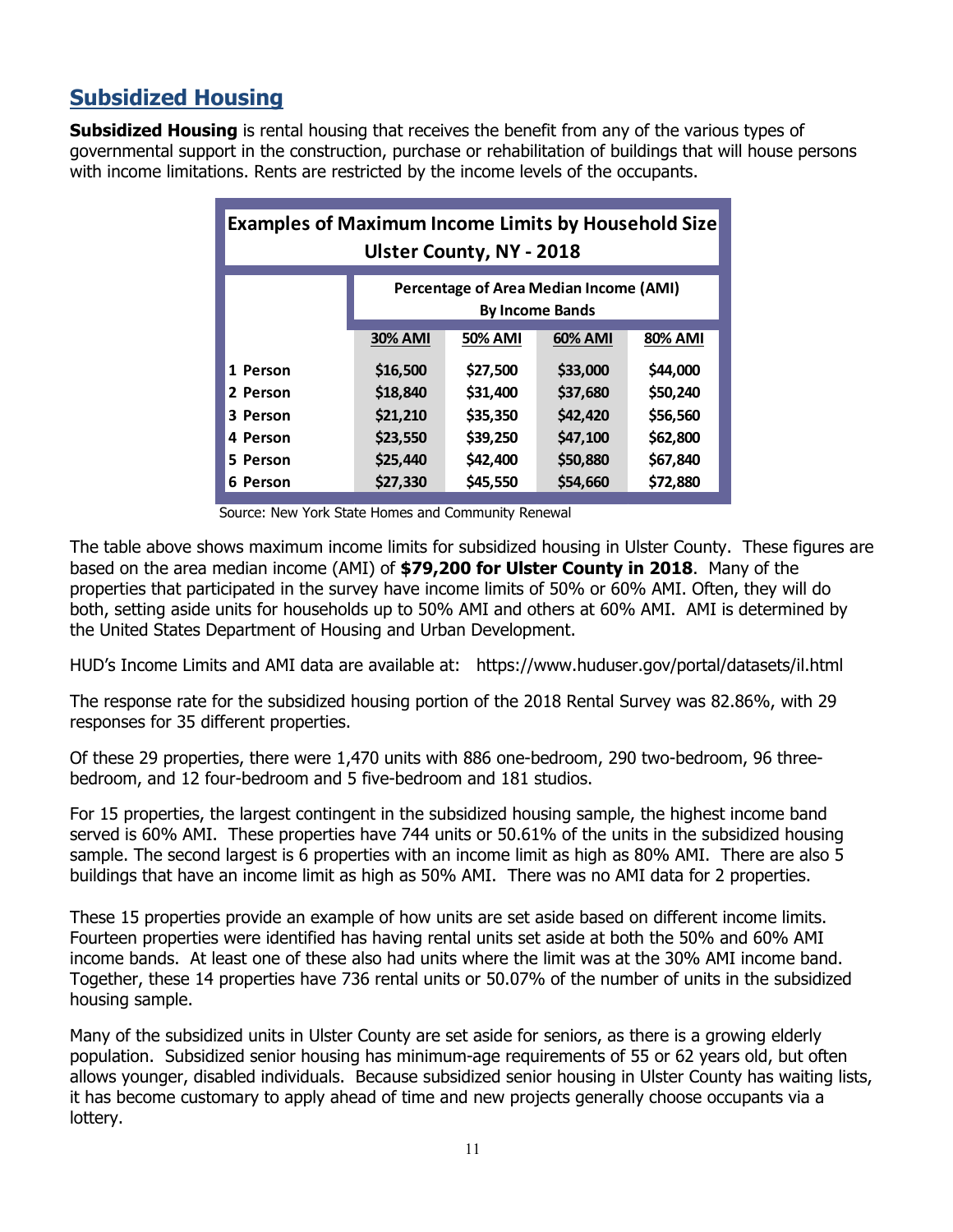## **Utilities**

This section has average and median rents that include utilities. These statistics are for the entire county. Six categories were chosen to present the data collected on utilities. Each category had enough rental units to calculate averages with a level of accuracy. Enough data were collected to compare 2017 and 2018 survey results for two categories. For 2017, data were collected for cable, electricity, gas, heat, sewer and hot water. For 2018, data were collected for cable, electricity, gas, heat, sewer and wi-fi.

| <b>Heat and at least one Other Utility</b> |                          |         |                  |         |        |           |                  |                  |         |  |  |
|--------------------------------------------|--------------------------|---------|------------------|---------|--------|-----------|------------------|------------------|---------|--|--|
| 2017                                       |                          |         |                  |         |        |           | 2018             |                  |         |  |  |
| 828 Rental Units                           |                          |         |                  |         |        |           | 352 Rental Units |                  |         |  |  |
|                                            | <b>Median</b><br>Average |         |                  |         |        | Average   |                  | Median           |         |  |  |
|                                            | <b>Utilities</b>         | All     | <b>Utilities</b> | All     |        | Utilities | All              | <b>Utilities</b> | All     |  |  |
| Studio                                     | \$704                    | \$713   | \$725            | \$750   | Studio | \$702     | \$736            | \$750            | \$750   |  |  |
| 1 Bdrm                                     | \$1,032                  | \$963   | \$1,000          | \$900   | 1 Bdrm | \$920     | \$933            | \$900            | \$900   |  |  |
| 2 Bdrm                                     | \$1,192                  | \$1,143 | \$1,038          | \$1,098 | 2 Bdrm | \$1,168   | \$1,198          | \$1,200          | \$1,200 |  |  |
| 3 Bdrm                                     | \$1,416                  | \$1,336 | \$1,155          | \$1,275 | 3 Bdrm | \$1,227   | \$1,296          | \$1,200          | \$1,299 |  |  |

| <b>Heat and Gas Only</b><br>2017<br>516 Rental Units |                          |         |                  |         |  |        |                  | <b>Heat and Sewer Only</b><br>2018<br>234 Rental Units |                  |         |
|------------------------------------------------------|--------------------------|---------|------------------|---------|--|--------|------------------|--------------------------------------------------------|------------------|---------|
|                                                      | <b>Median</b><br>Average |         |                  |         |  |        | Average          |                                                        | <b>Median</b>    |         |
|                                                      | <b>Utilities</b>         | All     | <b>Utilities</b> | All     |  |        | <b>Utilities</b> | All                                                    | <b>Utilities</b> | All     |
| Studio                                               | $---$                    | \$713   | ---              | \$750   |  | Studio | \$685            | \$736                                                  | \$700            | \$750   |
| 1 Bdrm                                               | \$1,115                  | \$963   | \$1,100          | \$900   |  | 1 Bdrm | \$959            | \$933                                                  | \$917            | \$900   |
| 2 Bdrm                                               | \$1,196                  | \$1,143 | \$1,033          | \$1,098 |  | 2 Bdrm | \$1,177          | \$1,198                                                | \$1,200          | \$1,200 |
| 3 Bdrm                                               | \$1,428                  | \$1,336 | \$1,155          | \$1,275 |  | 3 Bdrm | \$1,233          | \$1,296                                                | \$1,200          | \$1,299 |

| <b>Sewer Only</b><br>2017<br>259 Rental Units |                  |         |                  |         |  |               |                  | <b>Heat and Electricity Only</b><br>2018<br>79 Rental Units |                  |         |
|-----------------------------------------------|------------------|---------|------------------|---------|--|---------------|------------------|-------------------------------------------------------------|------------------|---------|
|                                               | Average          |         | <b>Median</b>    |         |  | Average       |                  |                                                             | <b>Median</b>    |         |
|                                               | <b>Utilities</b> | All     | <b>Utilities</b> | All     |  |               | <b>Utilities</b> | All                                                         | <b>Utilities</b> | All     |
| Studio                                        | \$729            | \$713   | \$750            | \$750   |  | <b>Studio</b> | \$752            | \$736                                                       | \$750            | \$750   |
| 1 Bdrm                                        | \$786            | \$963   | \$775            | \$900   |  | 1 Bdrm        | \$869            | \$933                                                       | \$900            | \$900   |
| 2 Bdrm                                        | \$984            | \$1,143 | \$850            | \$1,098 |  | 2 Bdrm        | \$1,161          | \$1,198                                                     | \$1,200          | \$1,200 |
| 3 Bdrm                                        | \$1,388          | \$1,336 | \$1,423          | \$1,275 |  | 3 Bdrm        | $---$            | \$1,296                                                     | $---$            | \$1,299 |

| Heat, Gas and at least one Other Utility<br>2017 |                          |         |                  |         |  |  |  |  |  |  |
|--------------------------------------------------|--------------------------|---------|------------------|---------|--|--|--|--|--|--|
|                                                  | 642 Rental Units         |         |                  |         |  |  |  |  |  |  |
|                                                  | <b>Median</b><br>Average |         |                  |         |  |  |  |  |  |  |
|                                                  | <b>Utilities</b>         | All     | <b>Utilities</b> | All     |  |  |  |  |  |  |
| Studio                                           | \$647                    | \$713   | \$650            | \$750   |  |  |  |  |  |  |
| 1 Bdrm                                           | \$1,060                  | \$963   | \$1,100          | \$900   |  |  |  |  |  |  |
| 2 Bdrm                                           | \$1,189                  | \$1,143 | \$1,033          | \$1,098 |  |  |  |  |  |  |
| 3 Bdrm                                           | \$1,440                  | \$1,336 | \$1,155          | \$1,275 |  |  |  |  |  |  |